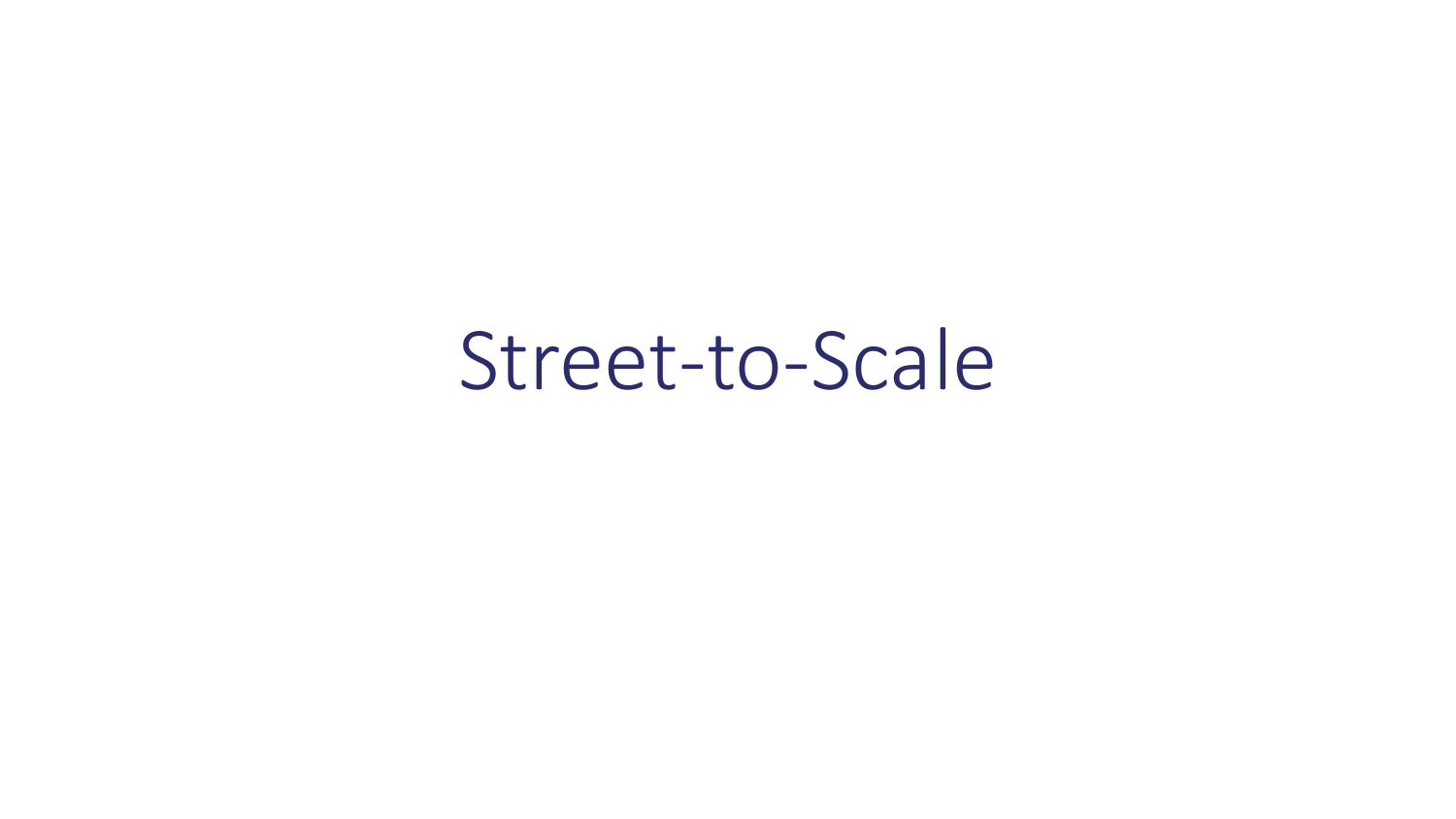# **Origins**

- Charlie Howard: Young people are the solution not the problem
- Problem Solving Booths
- Solutions to problems that might benefit from some finance
- How do we get money to citizens and trust them to do good
- The basic concepts and delivery model was designed by young people
- The model applies to all citizens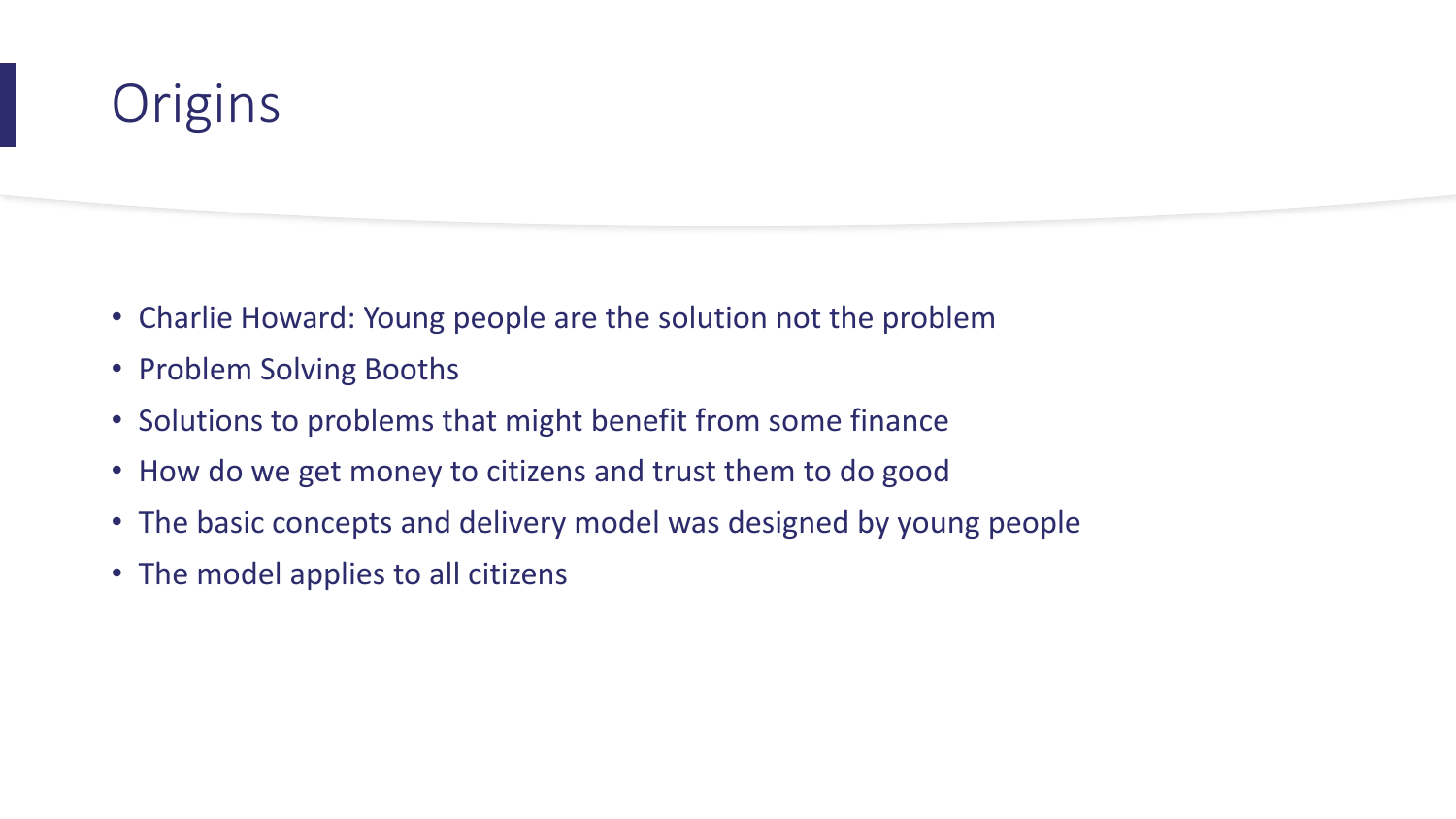### Street to Scale

- A bank (with sort code and account number) and up to £1,000
- Three to five citizens lead the bank, give it a name and set out a vision
- Recruit up to 10 citizen card holders to spend the money
- All are linked together with Street to Scale via WhatsApp
- After 8 weeks the bank closes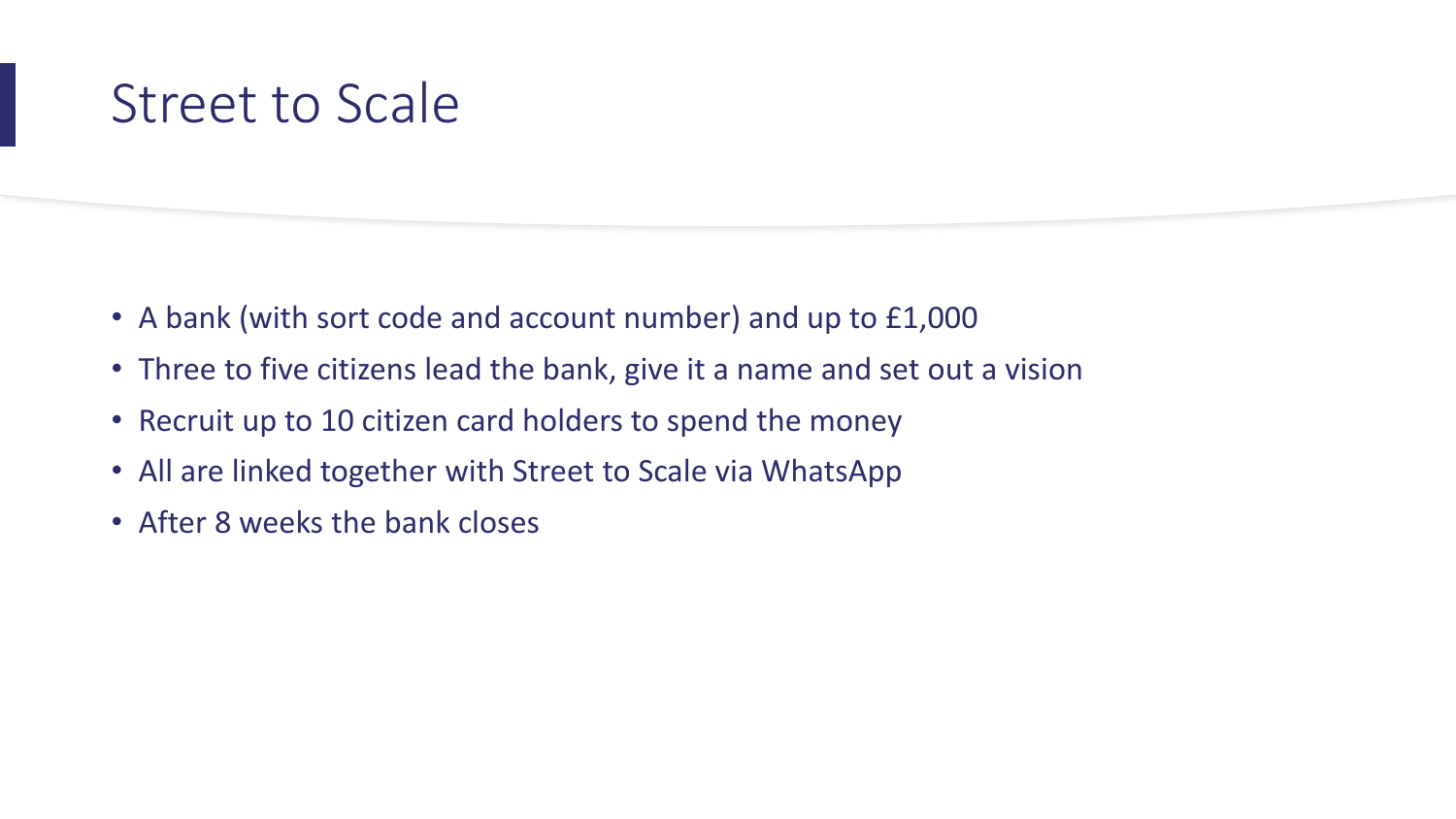## What is the point?

- Nearly all the funds get spent on connection (bringing people together)
- The primary impact is trust
	- Funders trust Street to Scale
	- Street to Scale trusts the bank leaders
	- The bank leaders trust the citizen card holders
	- The community trusts the bank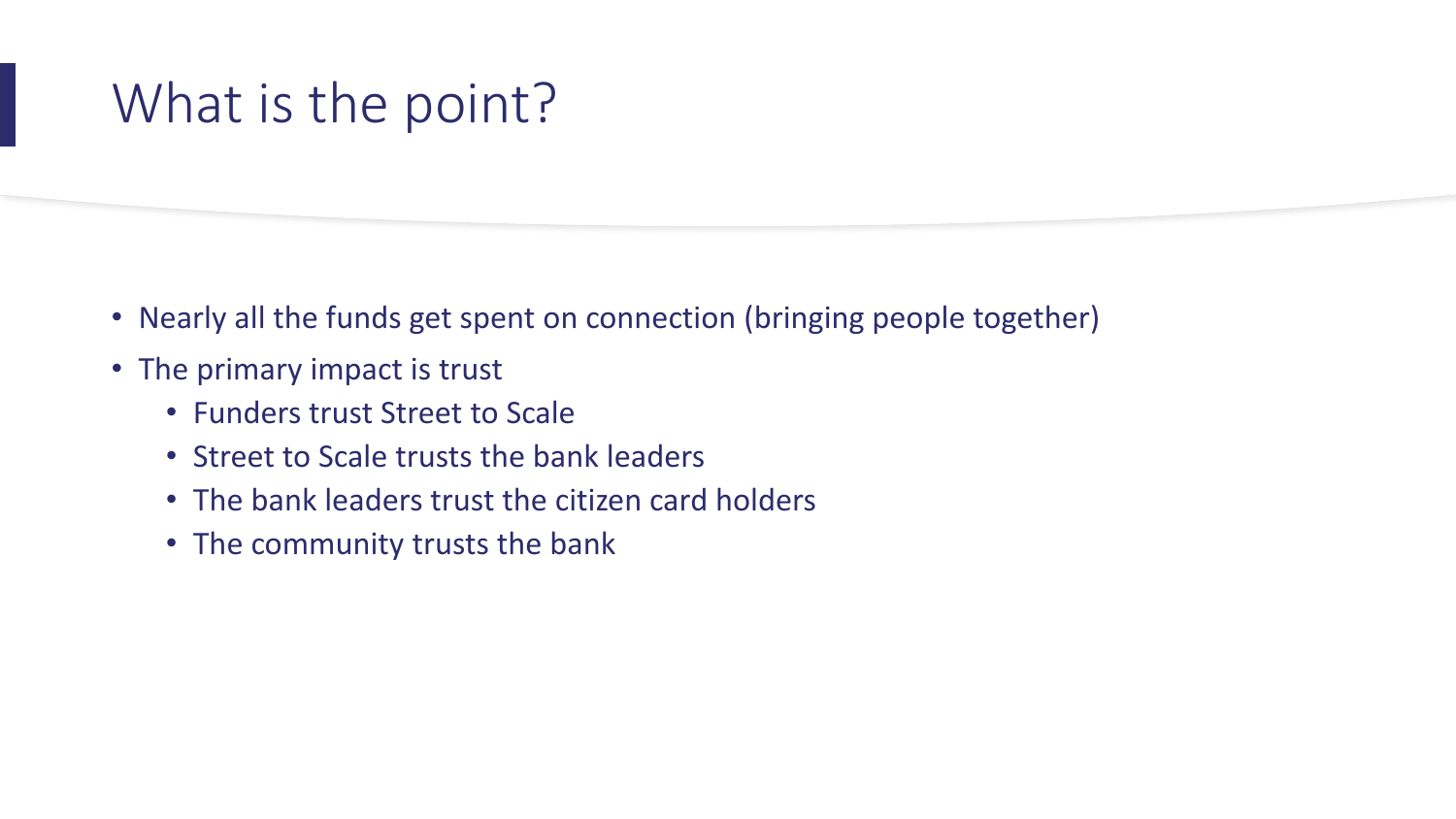## Five Phases of Learning

- Phase 1: Street to Scale acts as the bank: *young people say 'why would we trust you? What is Street to Scale?*'
- Phase 2: Young people lead the bank: *young people say 'this is too good to be true'. Very little money is spent*
- Phase 3: A Box and an Avon Lady takes the idea to scale: *a lot of good but significant unethical spending*
- Phase 4: Introduction of WhatsApp groups that place agency in hands of bank leaders and card holders: *ethical spending reaches 95% threshold but process is slow and depending on organisational brokers*
- Phase 5: Direct relationships between Street to Scale and banks around U.K.: *more learning to come….*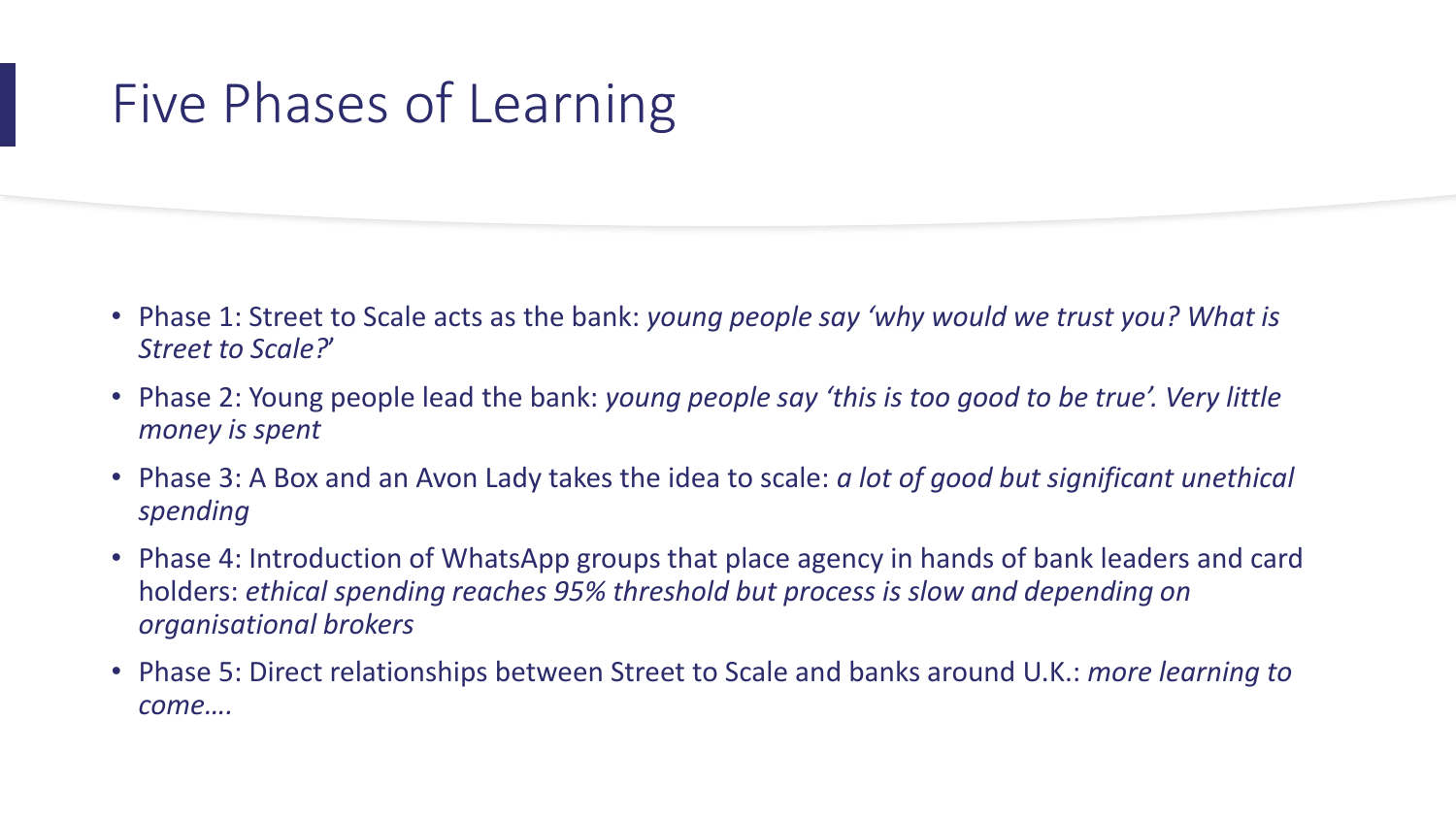### Measured change

- We are learning how to machine learn the WhatsApp feed to measure trust, belonging, connection and pride
- We can place this alongside data from credit card spending
- The two datasets capture patterns of trust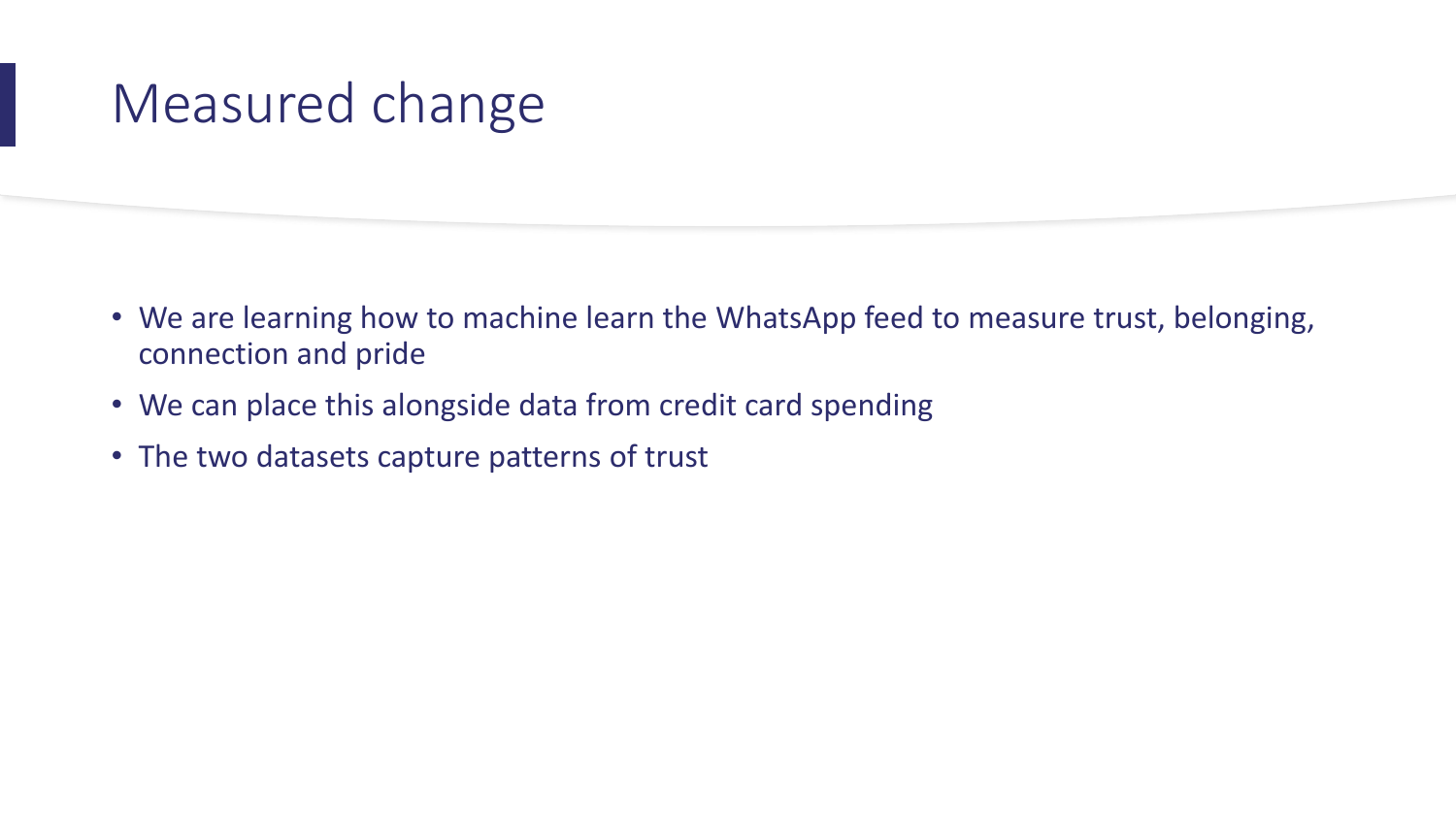### Stories

- The banks are beginning to tell their stories on Instagram and Twitter
	- *Two divided communities in Blackpool organising and event to bring citizens together for first time in eight years*
	- *Young people in London building a fixed bike for their local park that generates electricity to charge mobile phones*
	- *Homeless young people in Liverpool go into a studio to make a record*
	- *Community in Plymouth coming together to save their local cinema*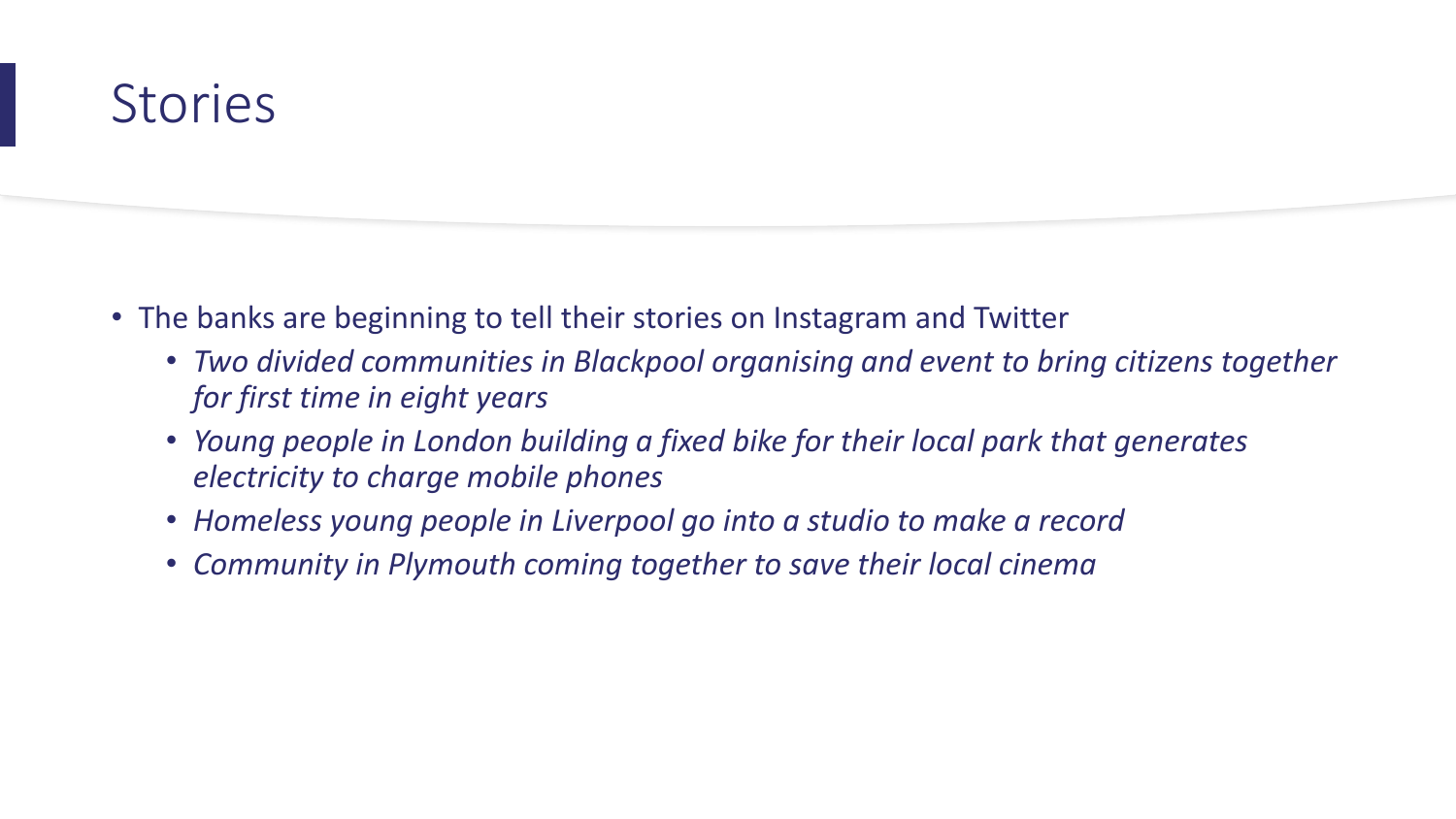# **Challenges**

- Organisations slow down the process: How to find optimal relationship with organisations and citizens
- Ethics and Safeguarding: How to trust citizens to reflect and be their better selves
- Brand: How to build a brand that conveys the trust upon which Street to Scale depends
- Can we scale this?: How to create pull from citizens across the U.K.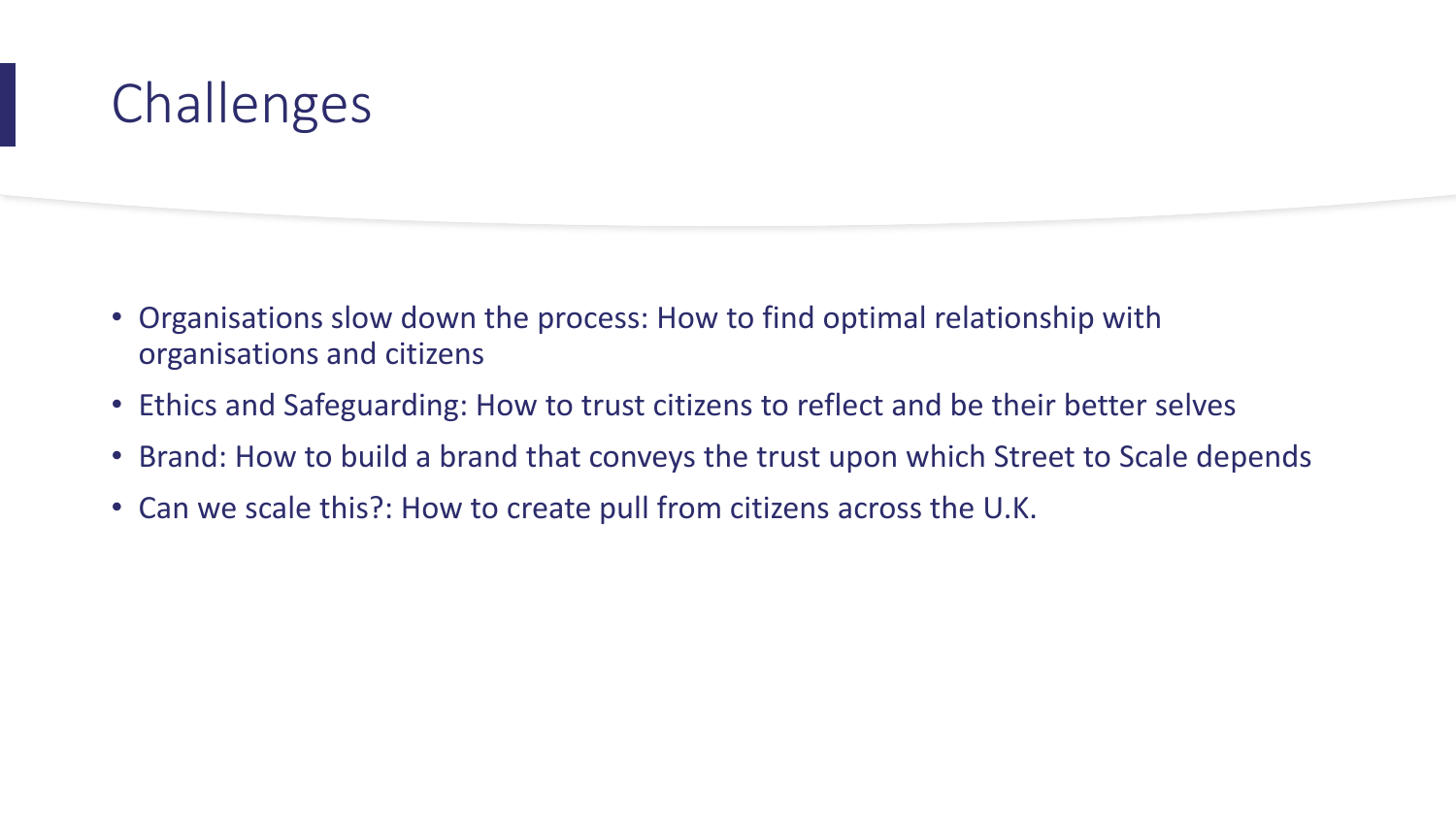# In Plymouth

 $-E$ 

珊

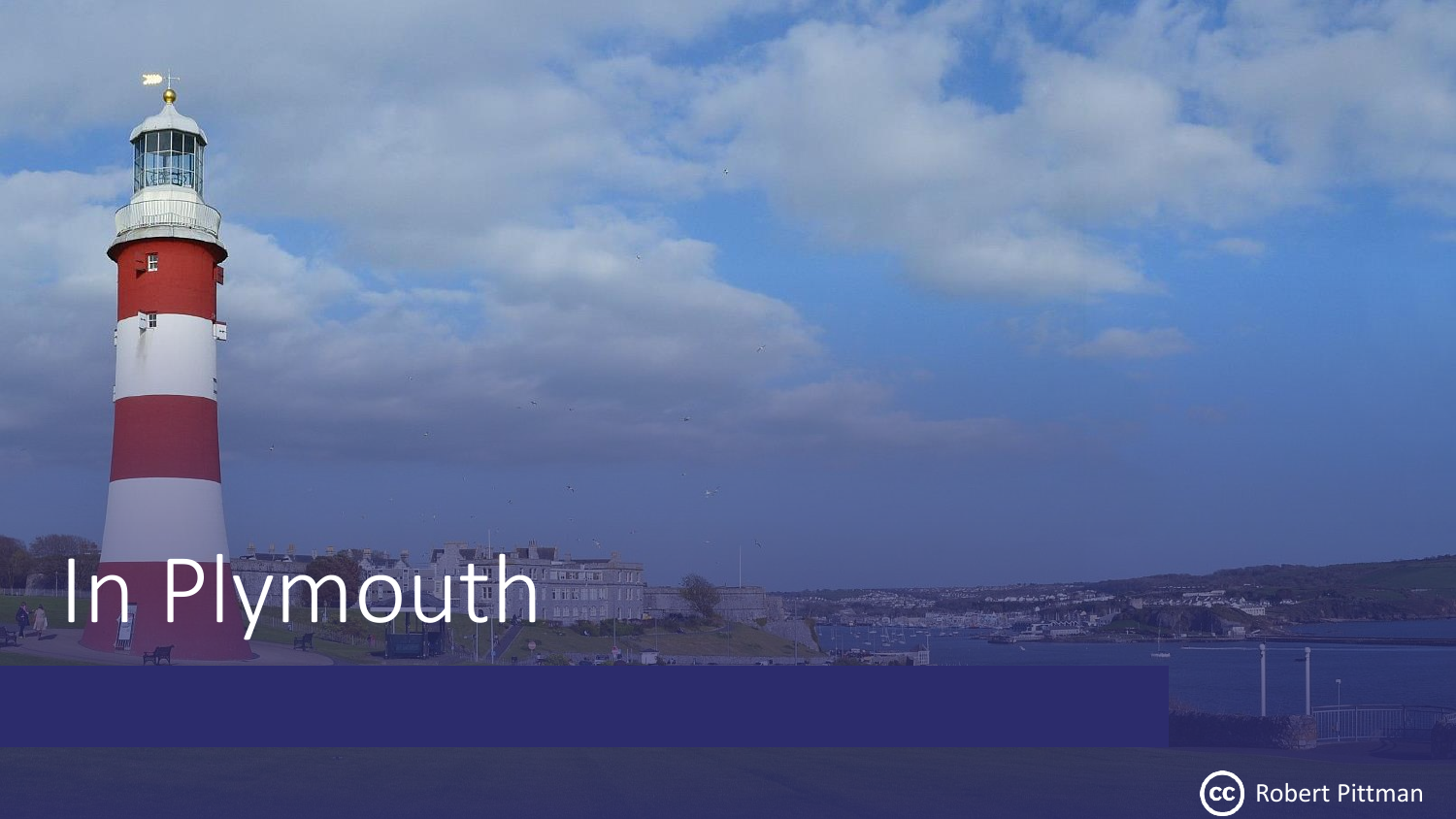POP+ supports and leads real, purposeful and lasting change in Plymouth.

**Our purpose is to build strong grassroots organisations, charities and social enterprises by supporting them to work together and take a lead role in creating change.**

We are driven by the energy, passion and skills of local people taking action to make our society and environment a better place to live. A small team of dedicated staff, associates and trustees do this by influencing, connecting, training and creating opportunities.

Our values define everything we do: we are committed to building and strengthening trust and relationships; collaborating with others and being innovative. With all our work we strive to learn - and encourage learning - through our actions.

> **We advocate and support the growth of active citizens and social connectivity**

**We have a membership of grassroots groups and organisations who we nurture through our core offer.**

**We work strategically to support grassroots organisations, charities and social enterprises.**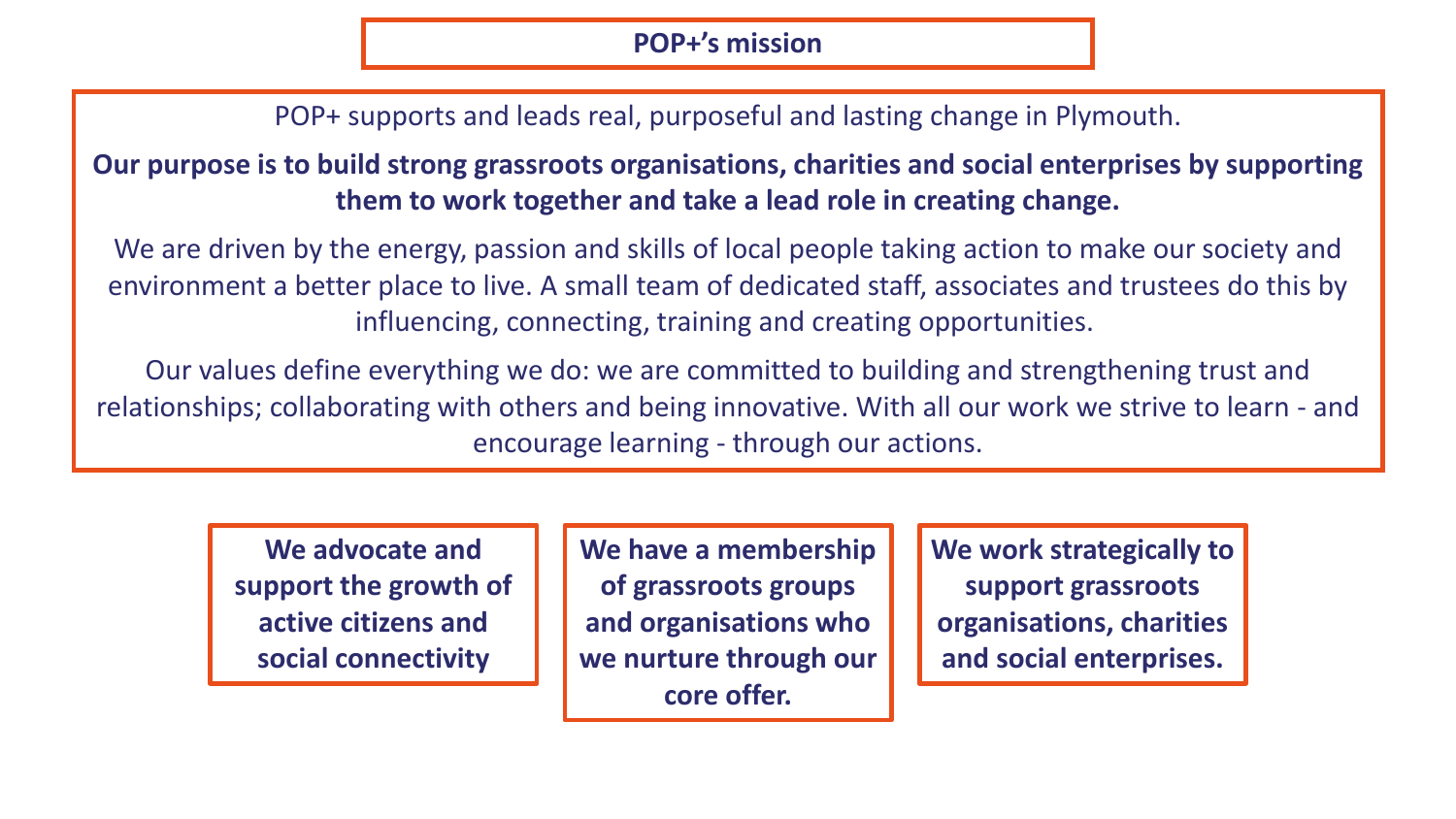# Deploying £1.3m

In 2018 Esmee Fairbairn invested £1.3m into Plymouth through POP+

#### 2 vital decisions made

- Grants pot dispersed out into the sector (not spent on POP+)
- Decisions made by a participatory panel (Network of Networks)

Recommendations & comments (from independent review) after year 1 grant making:

- `"POP+'s commitment to openness, participation and networking also provided a good foundation for a new and more engaged approach to grant-making"
- `"POP+ does not simply tweak and improve the first phase grant programme but takes a step back, focuses on the strategic impact the overall programme."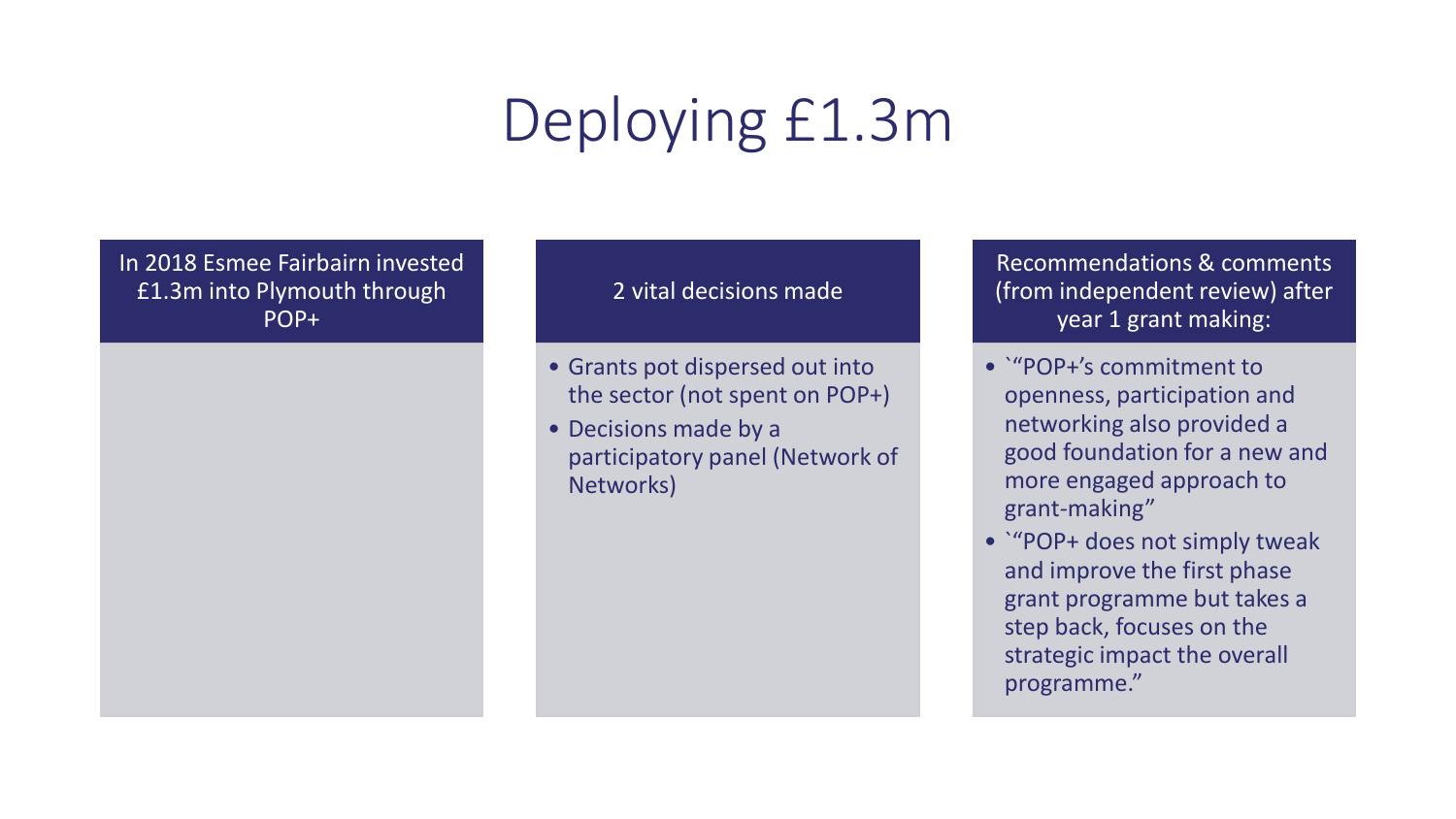Change has been attempted many times before

We understand that Plymouth is a complex system made up of many moving parts

People and relationships are the units of change, not structures and activity

How we do the work is as important as what we do; so our values will be held central to what we do

Brought together prior conversations & experience from year 1 grant holders.

We developed our own thinking through a commissioned report on how to combine the principles of Participatory City, Sustainable Development, Inclusive Growth & Compassionate City.

**Worked with the Network of Networks on the approach to year 2 over 6 months.**

Taking a step back into year 2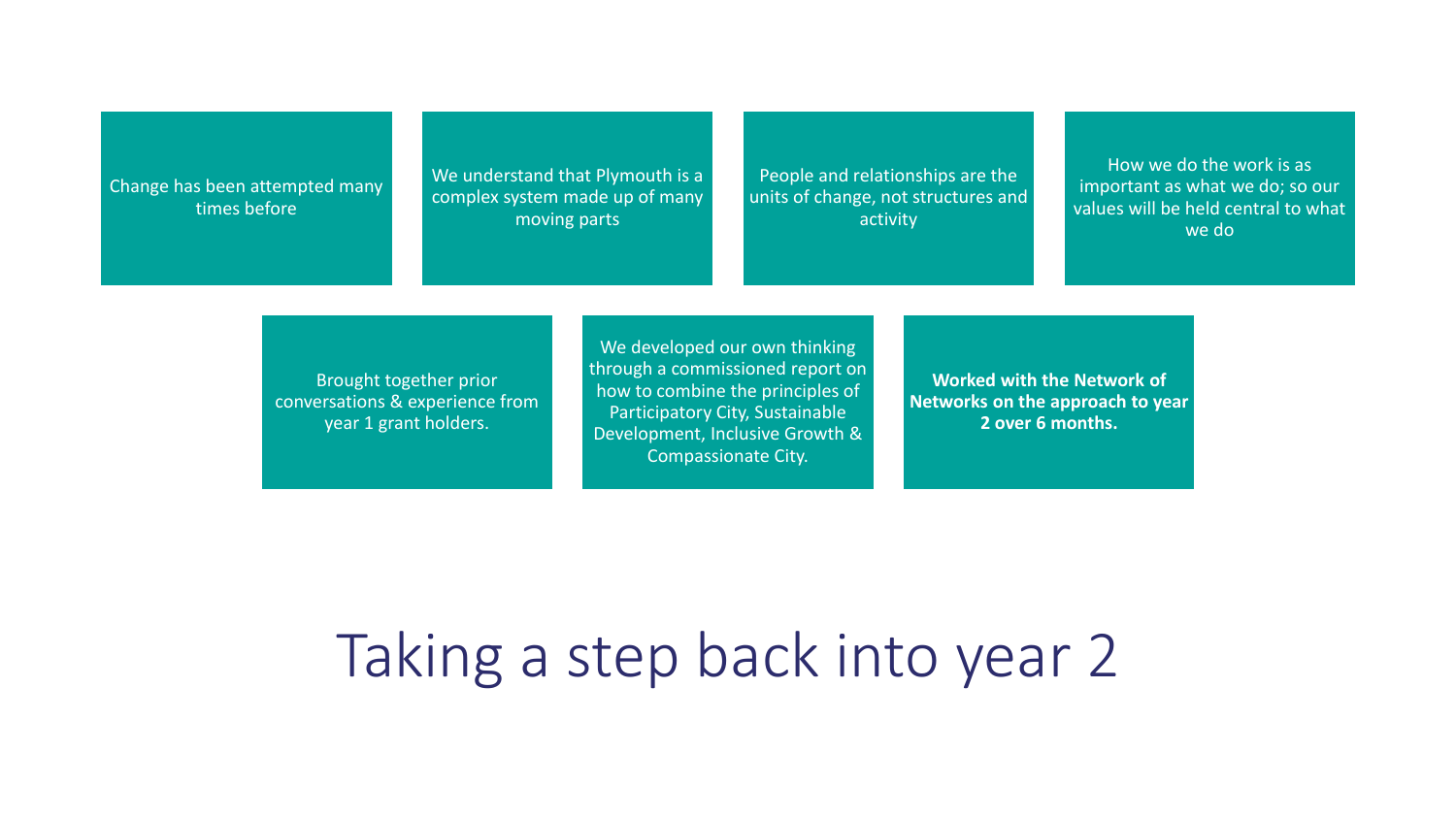# It resulted in 5 funds



Using funding to leverage values into action

### Challenge fund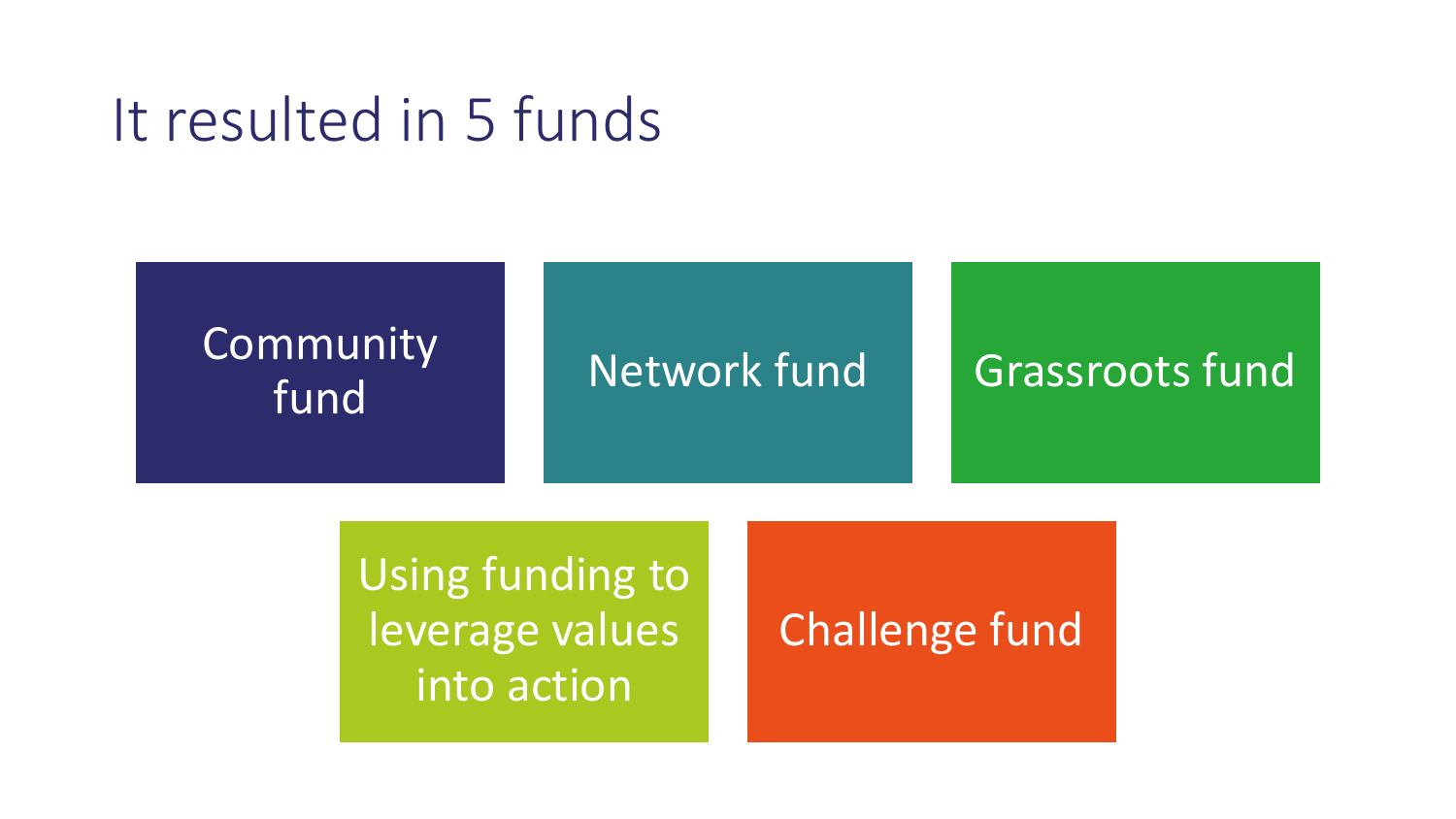# A timely intro and speedy action (fail fast?)

#### Beginning of April 2019 – all by the 9<sup>th</sup> April!

- Toby Lowe to Michael Little
- Communication with Michael
- Trustee approval by the  $9<sup>th</sup>$  April (via email)

End of April agreement with Network of Networks

Test with selected groups

Launched on 3rd July 2019

Allocated £47k by 27<sup>th</sup> July and had to pause (although kept young people's groups eligible)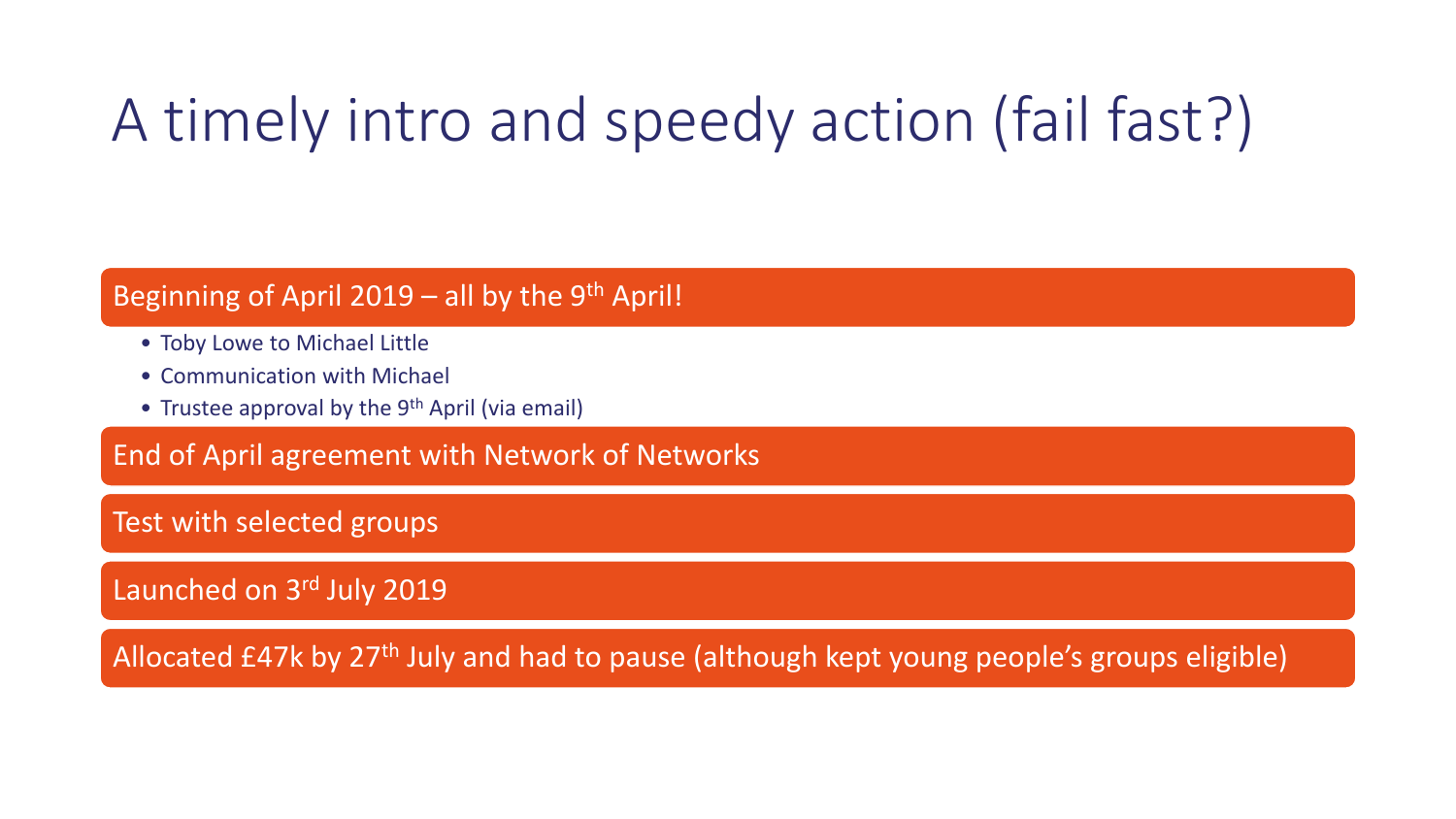# A time for reflection

Had to wait 8 weeks for Street-to-Scale banks to complete.

October 2019 with the Network of Networks we decided to allocate the whole year's funding to Street-to-Scale and the Learning & Collaboration Fund (challenges could wait).

October – Dec – initial redesign period.

Delays

• Safeguarding reared its head

• Natural events and conversation

Ready to go and then….Covid!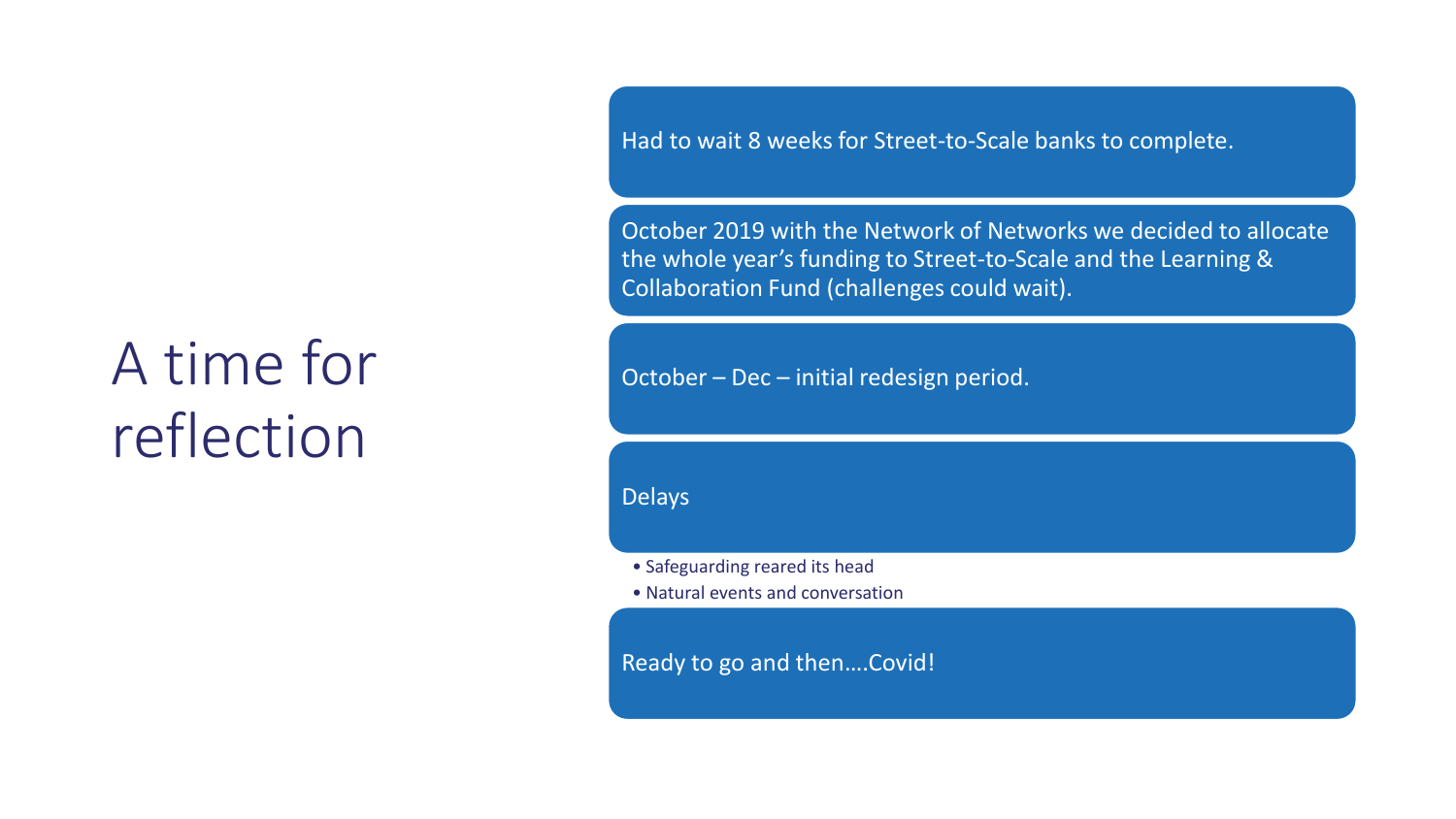### Areas of learning – on Street-to-Scale

- Without Ratio having taken the first, even trickier steps, Plymouth would never have benefited from this method
- Having an independent view was critical to challenging our own experiences you don't know what you don't know
- How to work together with Ratio –importance of communication and continued focus duh!
- Having the confidence in Michael's understanding of safeguarding and being able to have safe but challenging conversations was critical to being able to proceed and not succumb to pressure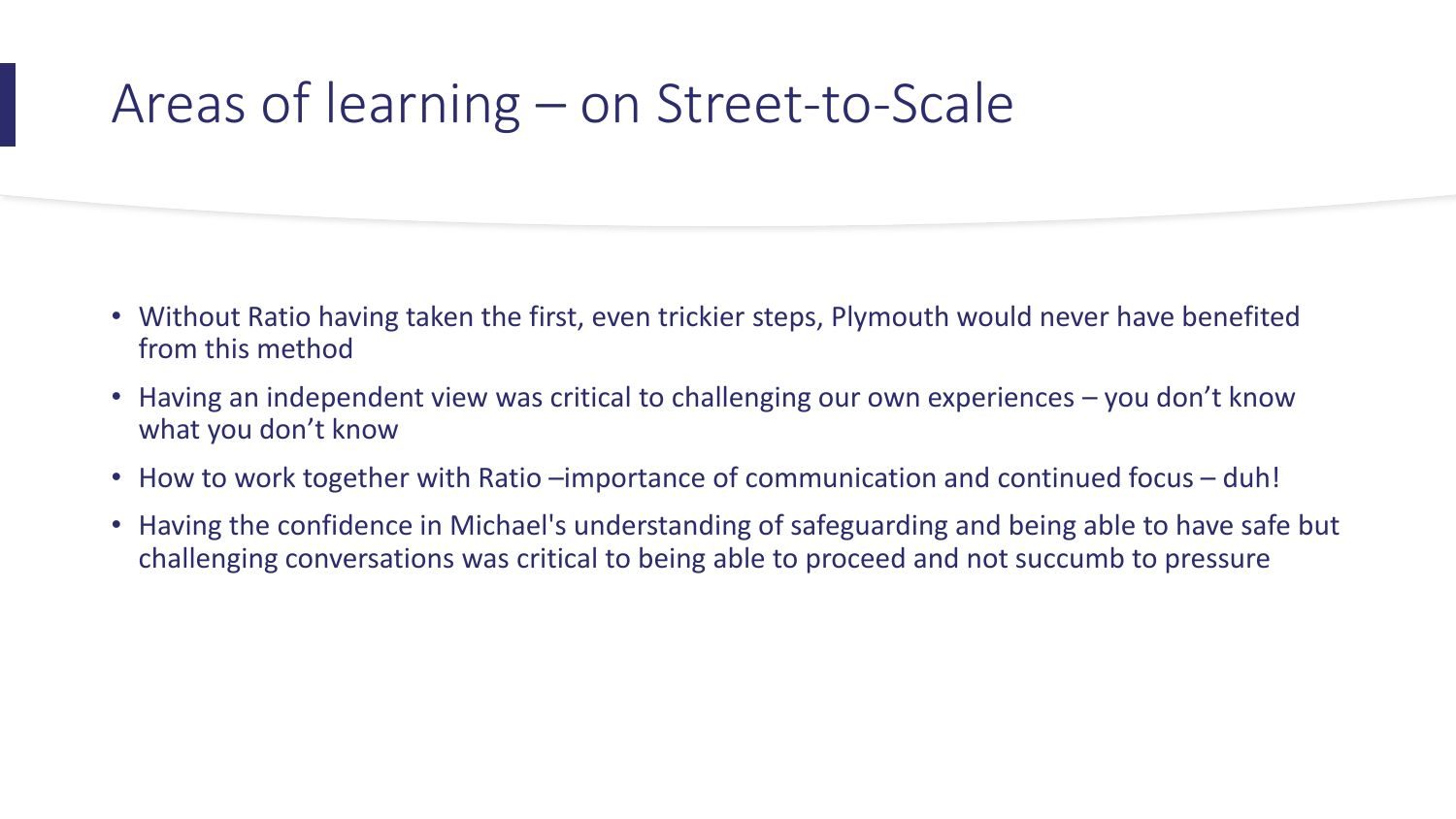### Areas of learning – on Street-to-Scale

- Existing groups know how funding should look, what they are comfortable with and feel they understand. S2S looks different, with few rules, operating in a different way, this led to uncertainty and confusion from some groups and organisations.
- Counter intuitively (for us), we got in the way. Many organisations contacted us direct to ask questions, check understanding and for reassurance about what to do, especially when there was a relationship with POP+. This 'sucked' us into the work.
- We used our normal 'routes to market' and application process so those the benefited from the funding were mostly already connected with POP+ i.e. little to no reach.
	- It also set up expectations that this was 'normal' funding.
- However, this shouldn't take away from the 30 amazingly diverse projects that were delivered <https://www.plymouthoctopus.org/esmee-fairbairn-2/street-to-scale/>